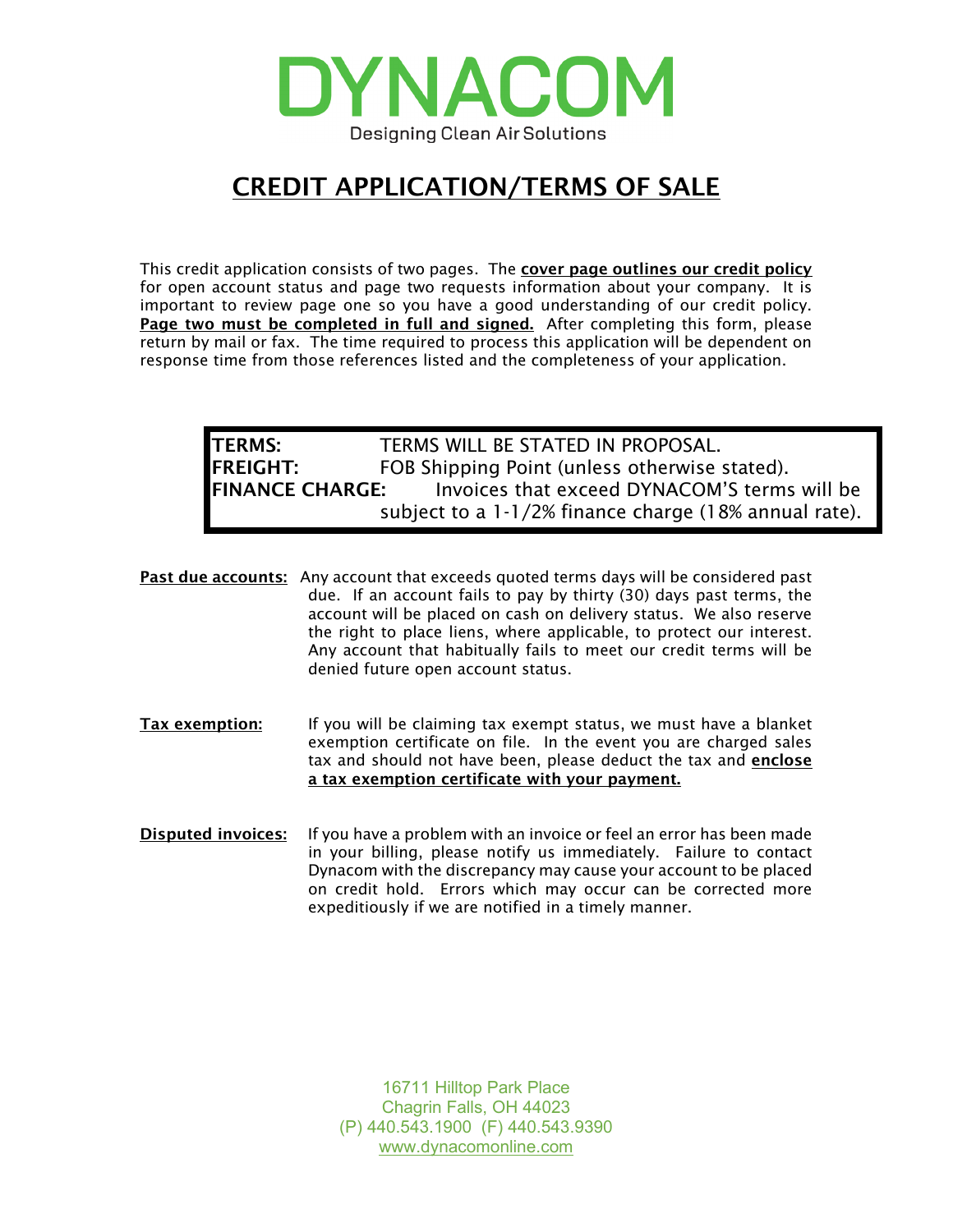

## DYNACOM, INC. - CREDIT APPLICATION

|                                                                                                                                                                                                                                                                                                                                                                      |                                                                                          | Type of Business ( ) Corporation | ( ) Partnership |
|----------------------------------------------------------------------------------------------------------------------------------------------------------------------------------------------------------------------------------------------------------------------------------------------------------------------------------------------------------------------|------------------------------------------------------------------------------------------|----------------------------------|-----------------|
| $\text{Tax ID:}\n \overline{\phantom{a}}$                                                                                                                                                                                                                                                                                                                            |                                                                                          |                                  | $( )$ Other     |
|                                                                                                                                                                                                                                                                                                                                                                      |                                                                                          |                                  |                 |
|                                                                                                                                                                                                                                                                                                                                                                      |                                                                                          |                                  |                 |
| $\frac{1}{\sqrt{2}}$ $\frac{1}{\sqrt{2}}$ $\frac{1}{\sqrt{2}}$ $\frac{1}{\sqrt{2}}$ $\frac{1}{\sqrt{2}}$ $\frac{1}{\sqrt{2}}$ $\frac{1}{\sqrt{2}}$ $\frac{1}{\sqrt{2}}$ $\frac{1}{\sqrt{2}}$ $\frac{1}{\sqrt{2}}$ $\frac{1}{\sqrt{2}}$ $\frac{1}{\sqrt{2}}$ $\frac{1}{\sqrt{2}}$ $\frac{1}{\sqrt{2}}$ $\frac{1}{\sqrt{2}}$ $\frac{1}{\sqrt{2}}$ $\frac{1}{\sqrt{2}}$ |                                                                                          |                                  |                 |
|                                                                                                                                                                                                                                                                                                                                                                      |                                                                                          |                                  |                 |
| <u> 1980 - Johann Barn, fransk politik (d. 19</u>                                                                                                                                                                                                                                                                                                                    |                                                                                          |                                  |                 |
| Credit Line Requested \$                                                                                                                                                                                                                                                                                                                                             |                                                                                          |                                  |                 |
| <u> 1989 - Johann Barn, fransk politik (d. 1989)</u>                                                                                                                                                                                                                                                                                                                 |                                                                                          |                                  |                 |
| <u> 1989 - Johann Stein, Amerikaansk politiker (</u>                                                                                                                                                                                                                                                                                                                 |                                                                                          |                                  |                 |
| <b>CURRENT TRADE REFERENCES (3 companies which have extended credit to you in past year):</b>                                                                                                                                                                                                                                                                        |                                                                                          |                                  |                 |
|                                                                                                                                                                                                                                                                                                                                                                      |                                                                                          |                                  |                 |
|                                                                                                                                                                                                                                                                                                                                                                      |                                                                                          |                                  |                 |
| $\mathbf{Zip}\_\mathbf{1}$<br><b>Contact Person</b>                                                                                                                                                                                                                                                                                                                  |                                                                                          | <b>E-mail OR FAX</b>             |                 |
|                                                                                                                                                                                                                                                                                                                                                                      |                                                                                          |                                  |                 |
|                                                                                                                                                                                                                                                                                                                                                                      |                                                                                          |                                  |                 |
|                                                                                                                                                                                                                                                                                                                                                                      | 16711 Hilltop Park Place<br>Chagrin Falls, OH 44023<br>(P) 440.543.1900 (F) 440.543.9390 |                                  |                 |

[www.dynacomonline.com](http://www.dynacomonline.com/)